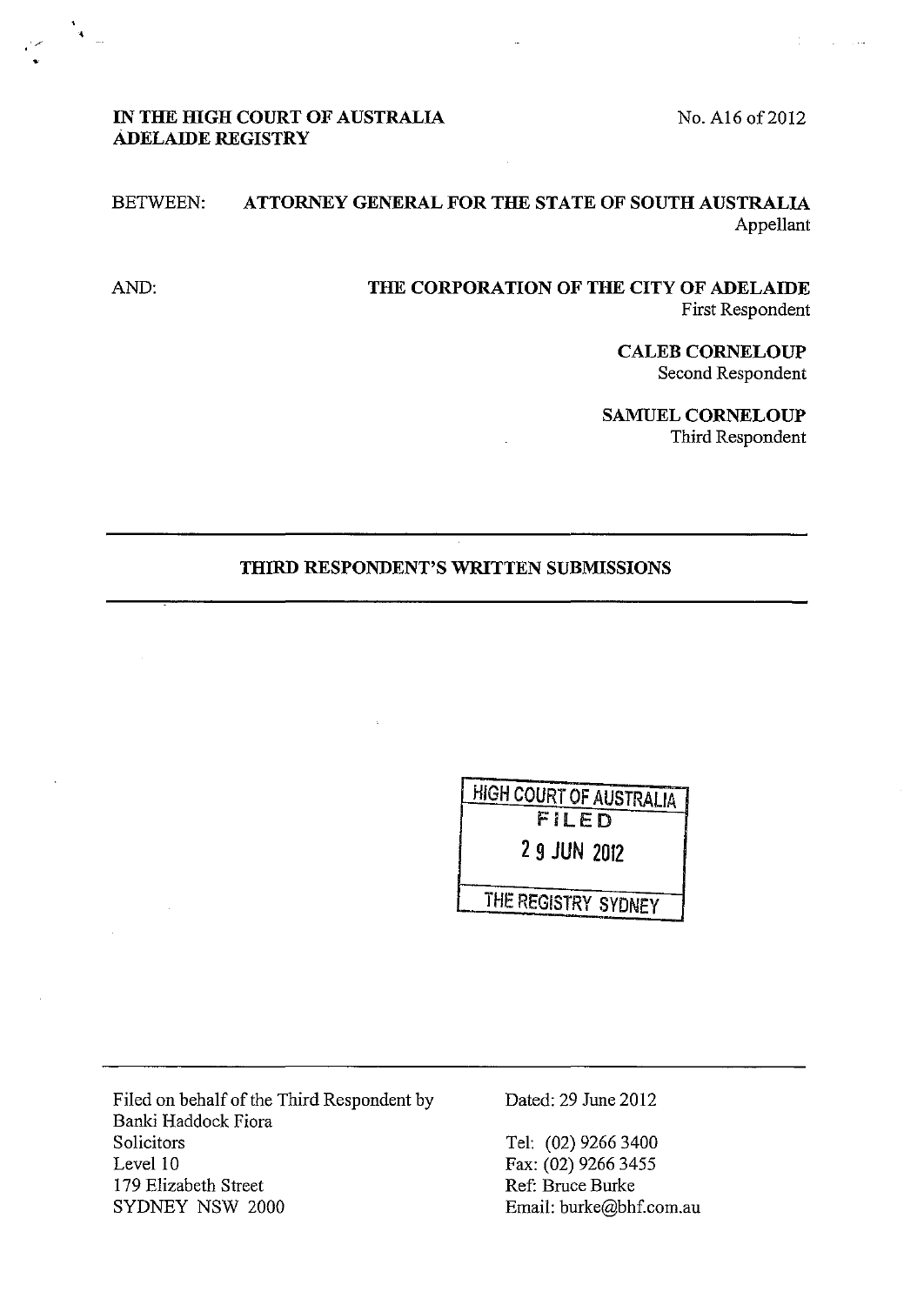### <sup>10</sup>**Part 1: Publication on the internet**

1. These submissions are suitable for publication on the internet.

### **Part II: Issues arising on the appeal and notice of contention**

- 2. This case concerns two clauses of a by-law. The relevant clauses of the by-law are as follows:
	- 2. Activities Requiring Permission

No person shall without permission on any road:

 $\ddotsc$ 

. . .

2.3 *Preaching and Canvassing* 

> preach, canvass, harangue, tout for business or conduct any survey or opinion poll provided that this restriction shall not apply to designated area as resolved by the Council known as a "Speakers" Corner" and any survey or opinion poll conducted by or with the authority of a candidate during the course of a Federal, State or Local Government Election or during the course and for the purpose of a Referendum;

2.8 *Distribute* 

> give out or distribute to any bystander or passer-by any handbill, book, notice, or other printed matter, provided that this restriction shall not apply to any handbill or leaflet given out or distributed by or with the authority of a candidate during the course of a Federal, State or Local Government Election or to a handbill or leaflet given out or distributed during the course and for the purpose of a Referendum.

- 3. The following issues arise on the appeal proper:
	- (i) the construction of the two clauses;
	- (ii) the operation and effect of the two clauses;
	- (iii) whether the two clauses are invalid by reason of the operation of the second limb of the implied freedom of political communication.
- 40 4. The following issues arise on the notice of contention:
	- (i) whether the two clauses are a valid exercise of the power conferred by s.667(1 )9(XVI) of the *Local Government Act 1934* (SA) ("the 1934 Act");

20

 $\ddot{\phantom{1}}$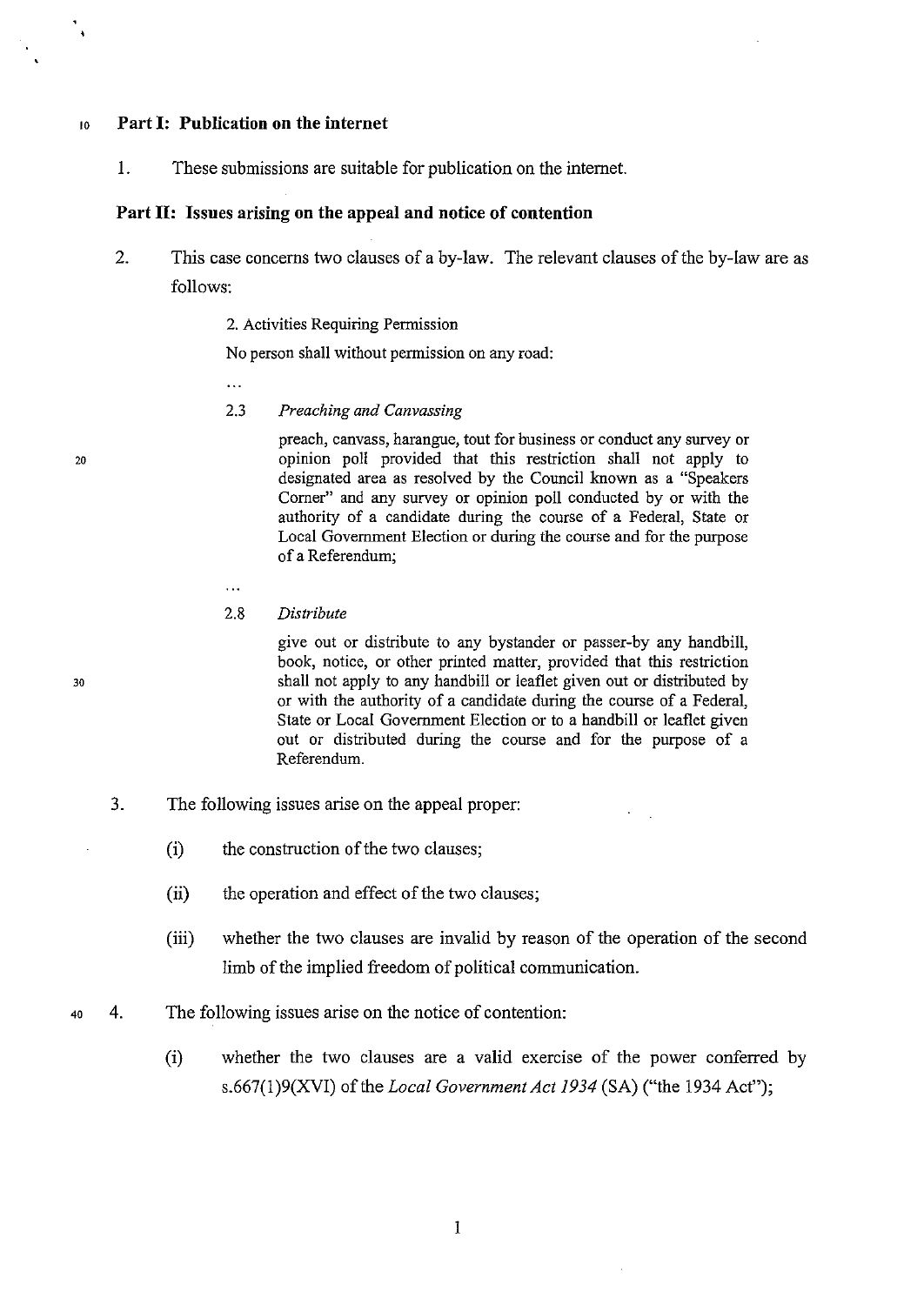- 10 (ii) that issue involves the question of whether the two clauses are a reasonably proportional exercise of the power conferred by  $s.667(1)9(XVI)$  of the 1934 Act;
	- (iii) whether the two clauses infringe s. 248(1)(d) of the *Local Government Act*  1999 (SA) ("the 1999 Act");
	- (iv) whether the two clauses infringe s.  $248(1)(e)$  of the 1999 Act.

### Part III: Section 78B notice

5. The s. 78B notice of the appellant ("SA") adequately specifies the constitutional issues, except in relation to the matters specified in [47] below.

### Part IV: Material facts

- 20 6. The third respondent ("Samuel") agrees with SA's statement of material facts, subject to the inclusion of the following matters (which are relevant to standing).
	- 7. First, the SAFC case book discloses (at p.164f) that on 27 July 2010 Magistrate Tracey convicted Samuel of preaching or canvassing on a road without the permission of the council contrary to clause 2.3. This judgment is currently the subject of an appeal in the Supreme Court of South Australia which has not yet been heard and determined: see [40] on p.21 of the annexure to SA's submissions ("SAS").
	- 8. Secondly, the SAFC case book also discloses (p.106) that Samuel is a defendant in proceedings brought in the Supreme Court of South Australia by the Corporation of the City of Adelaide ("the Council") in which the following orders were made on 31 August 2010:

"The Defendants, their servants or agents are restrained from engaging in any of the following activities:

- 1.2.1 preaching;
- 1.2.2 canvassing;
- 1.2.3 haranguing or harassing any person;
- 1.2.4 giving out or distributing any handbill, book, notice, or other printed **matter; or**
- 1.2.5 using any amplifier or other device whether mechanical or electrical for the purpose of amplifying sound for the broadcasting of announcements of any kind;

on the road known as Rundle Mall, Adelaide."

 $\ddot{\bullet}$ 

30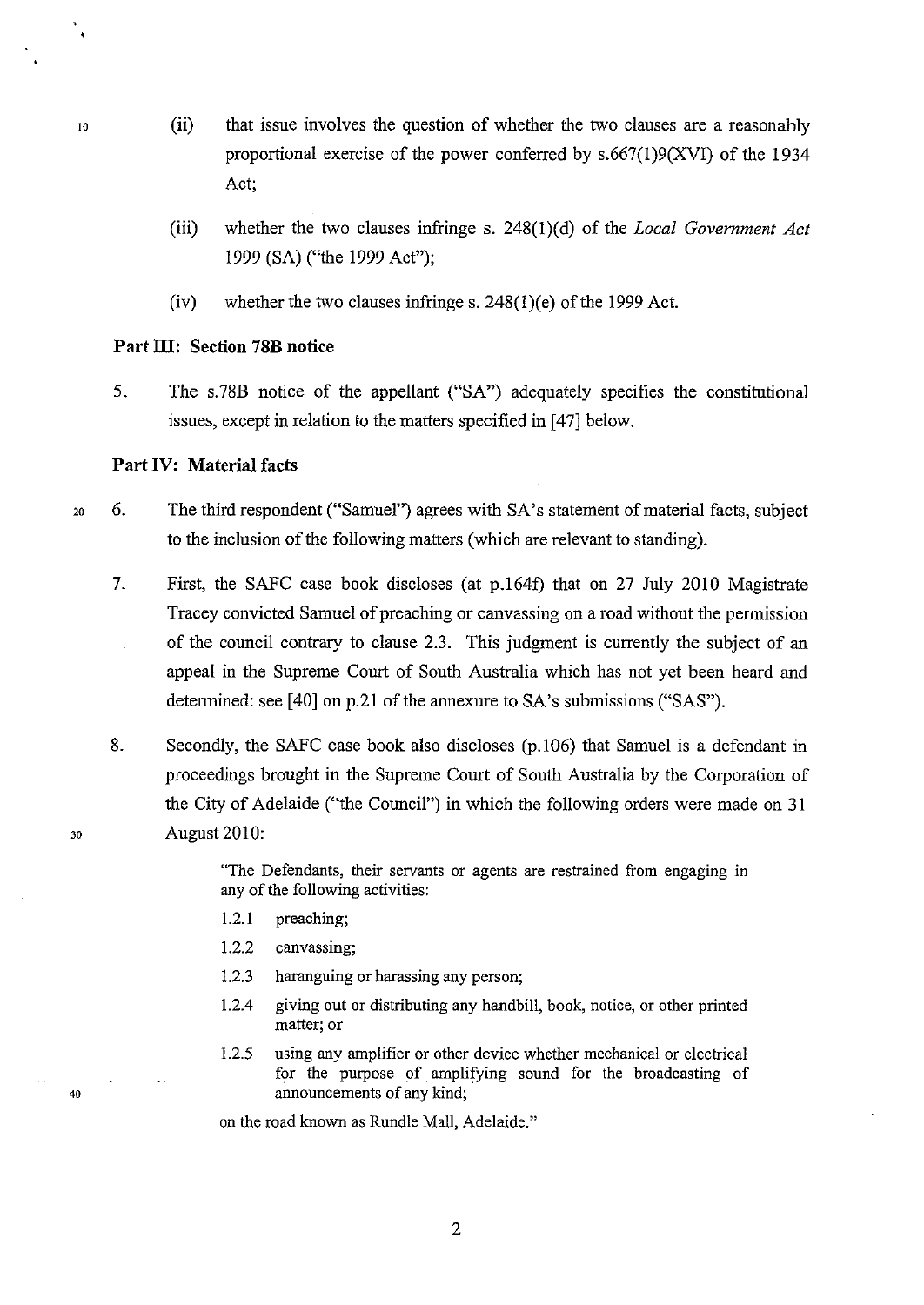$10 \quad 9.$  On 8 October 2010 Anderson J made a slight variation of these orders. That variation was not before the SAFC and is immaterial for the purposes of this appeal.

### **Part V: Applicable constitutional and statutory provisions**

10. Samuel accepts SA's statement of relevant provisions in SAS with the addition of the following: s.  $248(1)(d)$  and s.  $248(1)(e)$  of the 1999 Act.

### **Part VI: Third respondent's argument**

II. Samuel's arguments on the appeal proper are conveniently dealt with under three headings.

### **(i) Construction of the two clauses**

- 12. The text of the two clauses of the by-law is set out at [2] above.
- 20 13. Both clauses apply to activity "on any road". The word "road" in the by-law has the same meaning as in the 1999 Act where it is defined in s 4(1) to mean:

"a public or private street, road or thoroughfare to which public access is available on a continuous or substantially continuous basis to vehicles or pedestrians or both and includes -

- (a) a bridge, viaduct or subway; or
- (b) an alley, laneway or walkway".
- 14. The word "preach" is not defined in the by-law but its dictionary meanings include: to advocate or inculcate right conduct in speech or in writing; to give earnest advice (especially in a tedious way); to proclaim or make known by sermon; to advocate or teach with earnest exhortation.
- 15. The term "canvass" is also undefined but its dictionary meanings include: to discuss; to debate; to engage in discussion, debate; to investigate by inquiry; to examine fully; to seek to ascertain; to solicit support; to solicit votes, subscriptions, opinions.
- 16. The word "harangue" is also undefined. Its dictionary meanings include: to deliver a passionate, vehement speech; to deliver a long, declaratory or pompous speech; to deliver a long or impassioned address or monologue.
- 17. The prohibition in clause 2.8 on giving out or distribution applies to "any handbill, book, notice, or other printed matter".

 $\ddot{\phantom{a}}$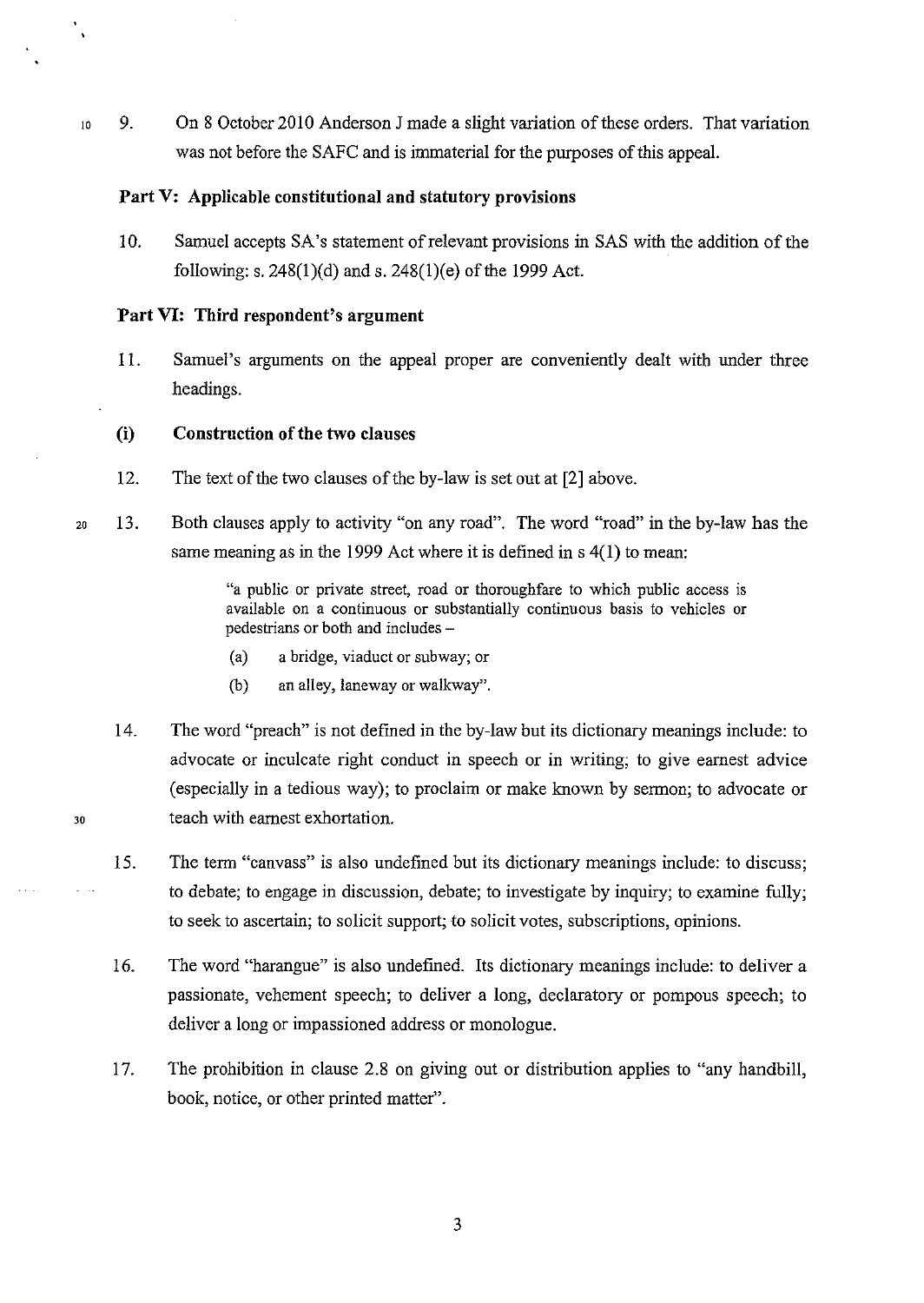- 10 18. The by-law also refers to "permission". This is not defined but is dealt with in by-law 1 which refers to such conditions "as it thinks fit". A copy of by-law 1 is appended to the written submissions of the Attorney General for the State of Victoria (intervening) dated 26 June 2012.
	- 19. The effect of the two clauses is to prohibit all of the relevant conduct and to give to the Council a discretion to alleviate the ban. Both clauses create criminal offences: see by-law I. The penalty for the offences is dealt with in s.791 of the 1934 Act and s.246(3)(g) of the 1999 Act.

#### **(ii) Operation and effect of the two clauses**

- 20. Both clauses consist of prior restraints on almost all forms of speech and physical distribution of printed matter to other persons. The clauses create criminal offences. The prohibitions are not confined to political material, but obviously include a vast swathe of political communication. The political matter covered would include core political material including electoral material, party political speeches and the like and material amounting to public discourse.
	- 21. The clauses apply to any road (defined very broadly) which includes not only all roads, streets, laneways, but also any "thoroughfare to which public access is available on a continuous or a substantially continuous basis". This would include the squares which are a feature of the Adelaide landscape and also some park land and other public land.
- 30 22. It is important to note that the proscription applies to the whole of the Adelaide central business district. That is an area which includes not only the State Parliament and the Federal and State courts, but also Government House, the Adelaide Town Hall and various buildings housing officers of the State and Commonwealth executive.
	- 23. The prohibitions are not directed to any particular level of noise, or to time or place. They apply uniformly in relation to all roads (as broadly defined). And they do not apply in terms to anything which is offensive *per* se: statements in writing or in speech which are mild-mannered and genteel are caught as well as more vociferous and aggressive speech and communication. No particular place is singled out (eg, an area near a school, library or particular institution). Nor has there been any "Speaker's Comer" created by council resolution. And the prohibitions do not contain any time restriction: they apply 24 hours a day, 7 days a week and 365 days a year.

20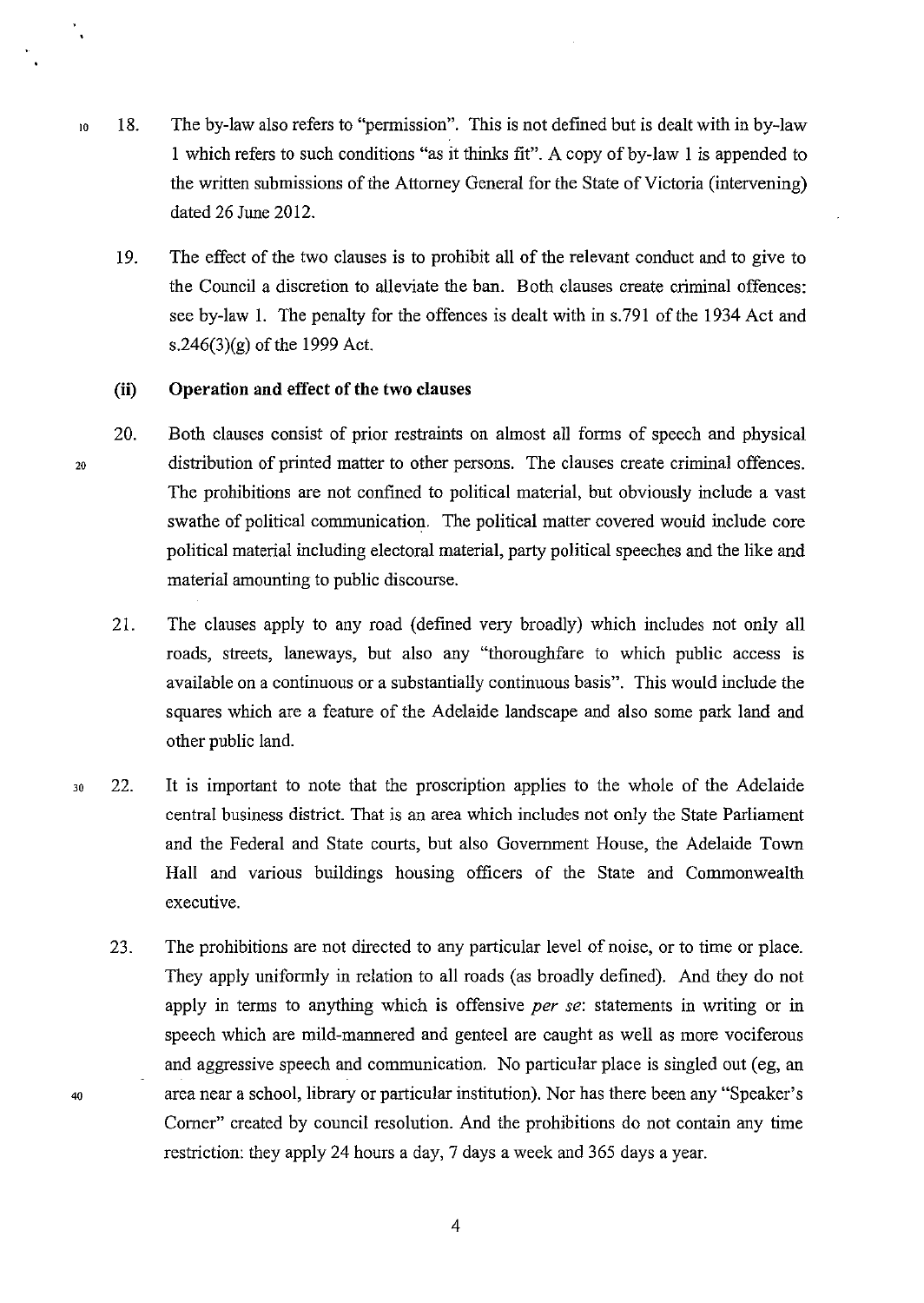- 10 24. As SA concedes (at SAS [23]), there is vagueness in the word "harangue". And there is also a wide degree of vagueness in the two other expressions which are used. When taken together the two clauses prohibit a very large portion of normal everyday written and oral communication. And there is also a "chilling effect" on communications which fall strictly outside the publications: citizens seeking to obey the law and to avoid prosecution will give the prohibitions ample clearance.
	- 25. The clauses are not a regulation of activity but a complete ban with a discretion given to the Council to alleviate the ban and to impose such conditions as the Council thinks fit. The process for obtaining a permit is not delineated in the by-law. The citizen is not directed by the by-law to any particular mode of obtaining permission. Nor is there any time limit indicated for the provision or refusal of permission. Subject to the writ of mandamus the Council may take its time in dealing with a permission. Nor is there any limitation on the documents or information which can be sought by the Council in order to deal with an application for permission. And the conditions which may be placed upon the granting of permission are the subject of a very wide discretion. Importantly, the qualifications or exceptions in the two clauses are very limited.

### **(iii) Implied freedom: second limb of** *Lange*

- 26. Before Stretton DCJ and the SAFC it was argued that both clauses contravened the implied freedom of political communication and infringed both the first and second Jo limbs of the *Lange* test. Stretton DCJ discussed the issue at [169]-[176]. However, his Honour did not need to decide it for the reasons which he explains. The SAFC dealt with the second limb at [153]-[164] and held that the two clauses infringed both the first and the second limbs of the *Lange* test. In this Court, SA accepts that the first limb is infringed but submits that the second is not.
	- 27. Since the SAFC's decision in this case, this Court has made some important comments on the second limb in *Wotton v Queensland* (2012) 86 ALJR 246. In *Wotton* at [25] French CJ, Gummow, Hayne, Crennan and Bell JJ articulated the second limb of the *Lange* test as follows: "the second question asks whether the law nevertheless is reasonably appropriate and adapted to serve a legitimate end in a manner compatible with the maintenance of the constitutionally prescribed system of government described in the passage from *Aid/Watch* set out above".
	- 28. The relevant passage from *Aid/Watch v FCT* (2010) 241 CLR 539 (at [44]) is set out at *Wotton* [20]:

20

 $\ddot{\phantom{a}}$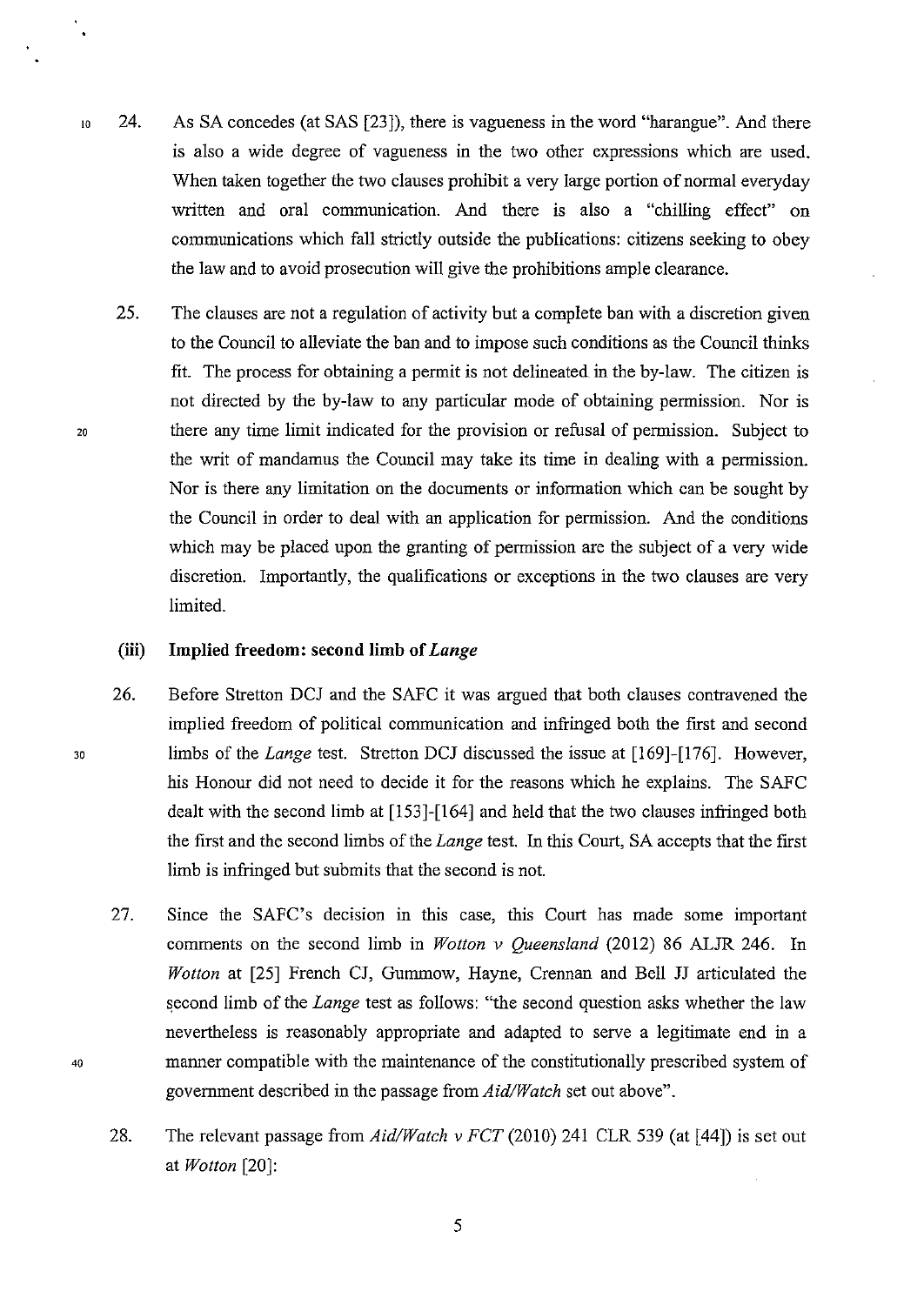"The provisions of the Constitution mandate a system of representative and responsible government with a universal adult franchise, and s.l28 establishes a system for amendment of the Constitution in which the proposed law to effect the amendment is to be submitted to the electors. Communication between electors and legislators and the officers of the executive, and between electors themselves, on matters of government and politics is "an indispensable incident" of that constitutional system." (footnotes omitted)

29. At [20] of *Wotton* the five justices made the following additional observations:

> "Their Honours [i.e. in *Aid/Watch]* added that the system of law which applies in Australia thus postulates, for its operation, communication in the nature of agitation for legislative and political changes. This freedom of communication operates both upon the formulation of common law principles and as a restriction on the legislative powers of the Commonwealth, the States and the Territories." (footnotes omitted)

30. Also relevant in *Wotton* is [30]:

> "In answering the second *Lange* question, there is a distinction, recently affirmed in *Hogan v Hinch,* between laws which, as they arise in the present case, incidentally restrict political communication, and laws which prohibit or regulate communications which are inherently political *or a necessary ingredient of political communication.* The burden upon communication is more readily seen to satisfy the second *Lange* question if the law is of the former rather than the latter description." (emphasis added)

- 31. The two clauses clearly create a substantial burden on freedom of political communication. They create criminal offences. The scope of the prohibitions is very broad: the clauses cover a great swathe of oral and written communications and, in particular, cover forms of communication which are "a necessary ingredient of political communication" *(Wotton* at [30]). The clauses also constitute a substantial prior restraint on political communications capable of alleviation only by the granting of a permit. And they create a need for a permit in speech and written communication (areas where modem western liberal representative democracies have historically been hostile to licensing). The physical areas the subject of the prohibitions are vast and cover a great portion of the public areas of the Adelaide central business district (which includes the seat of government, the Parliament, the courts and other buildings associated with government). The prohibitions also cover many forms of communication which this Court has stated to be "indispensable incidents" of our constitutional system: *Wotton* at [20].
- 32. Although permission may be sought, the discretion to grant or refuse that permission is very broad. And the conditions which may be imposed are also the subject of a

20

30

40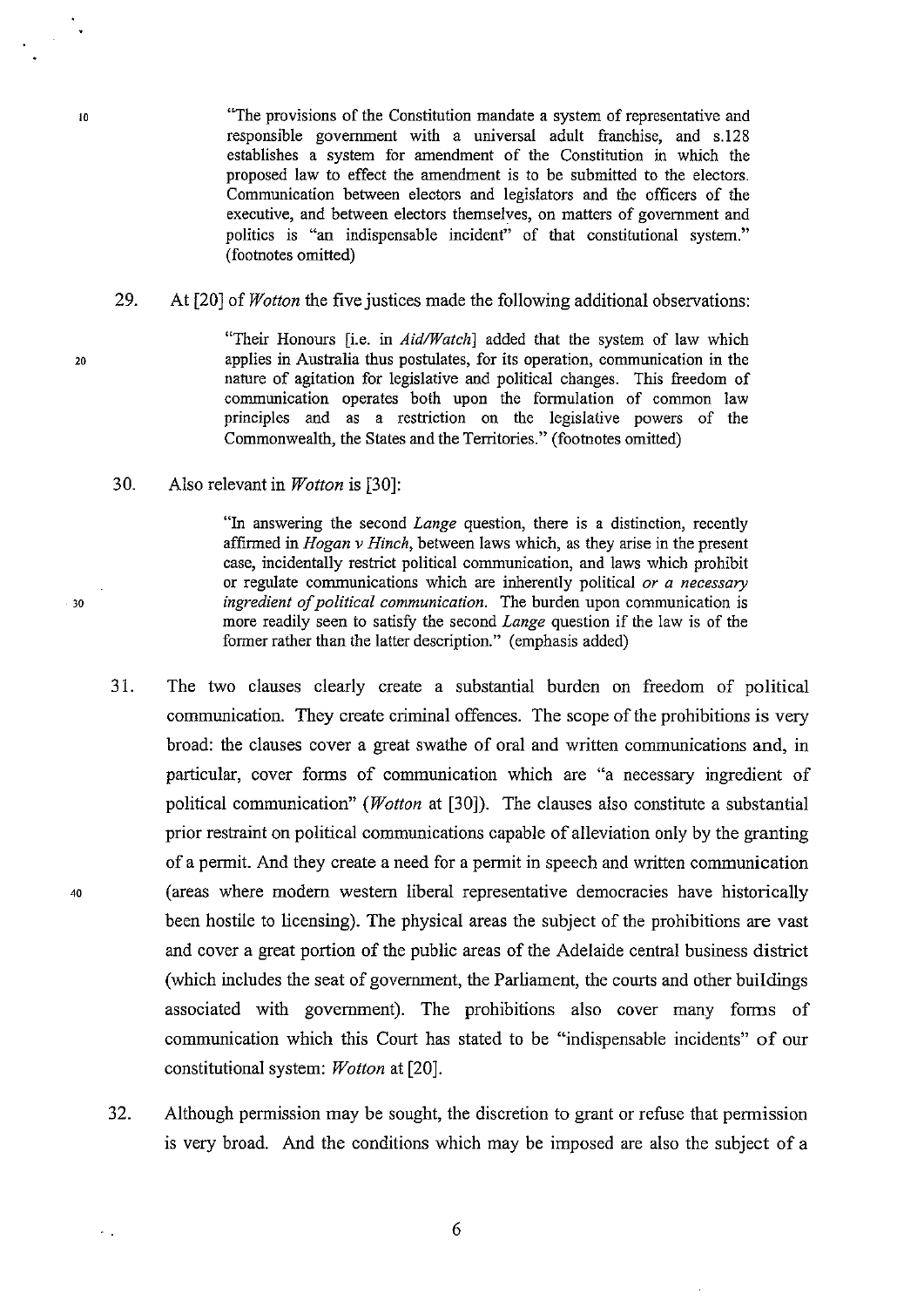- wide discretionary power (see e.g. by-law 1, clause 1.2). The decision-maker is not obliged to give any reasons for decision. The clauses do not specify matters in relation to which the decision-maker must be satisfied nor criteria (or relevant factors) by reference to which the discretion must (or may) be exercised. Any judicial review would also confront the difficulty that relevant and irrelevant matters taken into account may not be manifest. And it cannot be said that matters of policy, opinion or taste are necessarily irrelevant which may make it difficult to demonstrate unreasonableness. Accordingly, although judicial review is possible, decisions will often be difficult to review and some decisions may be such that they cannot effectively be reviewed. In addition, these difficulties mean that anyone seeking a permit (intending later to seek judicial review) would be well advised to obtain the services not only of an experienced lawyer, but one *au fait* with the niceties of administrative law. Given the difficulties in any judicial review, appropriate steps would need to be taken to maximise the prospects of effective review from the outset (i.e. prior to seeking a permit). Moreover, there would necessarily be a delay (and perhaps a substantial delay) before a decision could be obtained (although mandamus would no doubt be available if there was sufficient delay and if the applicant had sufficient means to approach the courts). The prospect of such delay would doubtless deter many applicants from seeking review, particularly those wanting immediate and spontaneous discussion of current affairs. Others would no doubt be deterred by the difficulties (and the expense and cost risk) of seeking judicial review. And any permit would require the applicant's name (and other details) thus eliminating anonymity (a matter which many engaged in political debate would consider desirable). Thus the nature and extent of judicial review is markedly different from that in *Wotton:* see particularly  $[13]$  and  $[31]$ - $[32]$  of that decision.
- 33. Bearing these matters in mind, it is necessary to consider the various integers of the second limb of the *Lange* test.
- 34. As interpreted in *Wotton,* the second limb requires that the law:
	- (a) be reasonably appropriate and adapted to serve a legitimate end;
	- (b) be compatible with the constitutionally prescribed system of government described in *Aid/Watch* at [44].
- 35. The "constitutionally prescribed system of government" referred to in *Aid/Watch* at [ 44] is described in *Wotton* at [20]. Thus the second portion of the second limb requires that the law be compatible:

20

10

30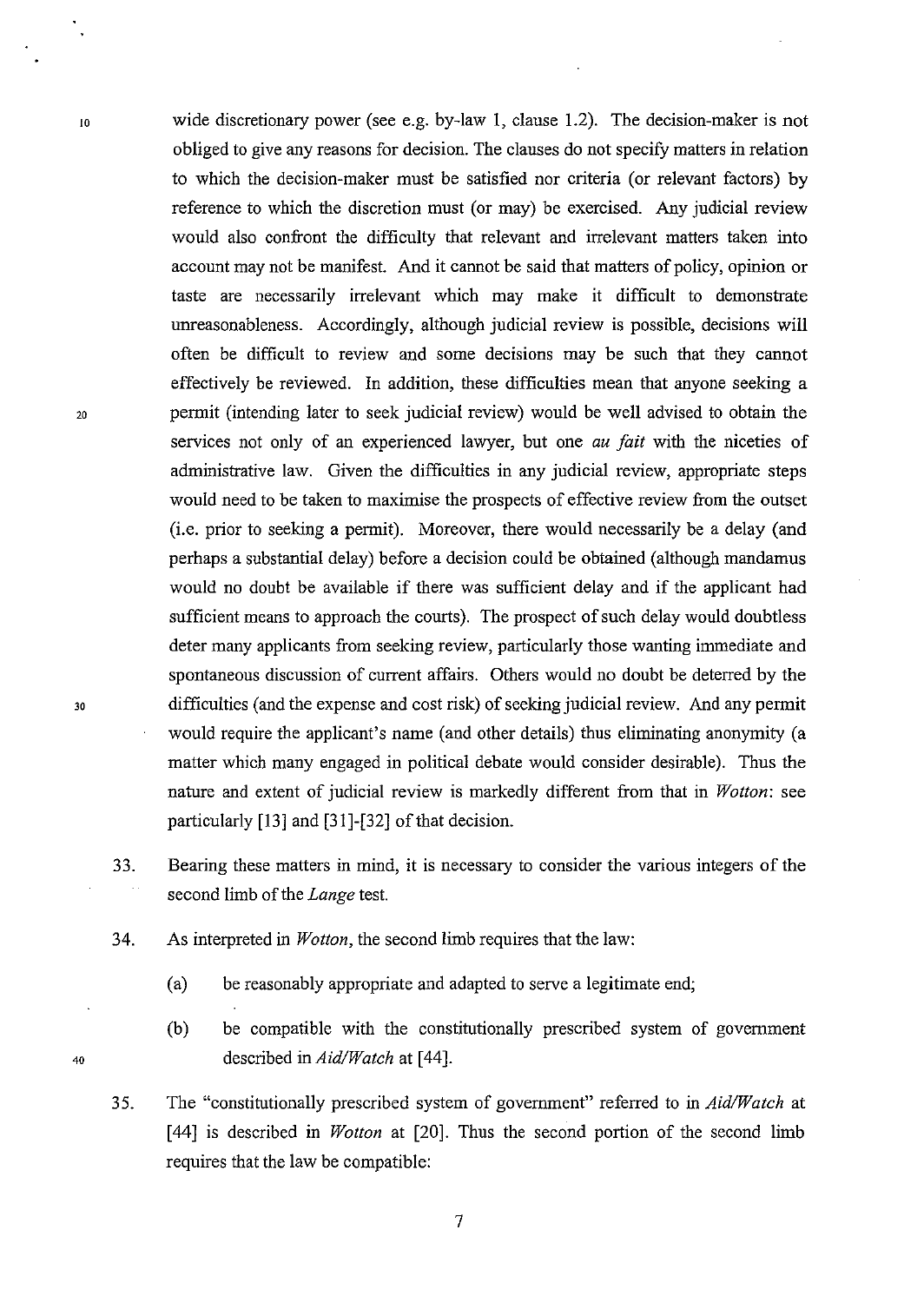- (a) with the maintenance of the following matters as "indispensable incidents" of the constitutional system:
	- (i) communication between electors and legislators;
	- (ii) communication between electors and officers of the executive; and
	- (iii) communication between electors themselves;
- (b) with the maintenance of communication in the nature of agitation for legislative and political changes as a fundamental principle of our system of government.
- 36. The first portion of the second limb (see  $[34(a)]$  above) requires that the law be reasonably appropriate and adapted to serve a legitimate end. This exercise involves (i) a delineation of the relevant end (or ends); (ii) a determination of whether that end is legitimate; (iii) a determination that in truth the law has that end (or ends); (iv) a determination of whether the law is reasonably appropriate and adapted to serve the stated end (or ends).

37. As to (i): SA states the ends of the clauses to be the following (SAS at [30]-[32]):

- (a) to balance the many and varied competing interests of road users within the council area;
- (b) to serve the ends of promoting safety on roads and keeping the peace;
- (c) to serve the end of promoting the convenience, comfort and safety of the municipality.
- 30 38. As to (ii): Samuel accepts that these ends are legitimate.
	- 39. As to (iii): Samuel submits that it cannot be said that these two clauses truly have these ends. There is nothing in the text of the two clauses which supports the view that they have these ends. The clauses contain no reference to any of these matters. In particular, none of these matters are stated to be relevant to the exercise of the discretion to alleviate the prohibitions. Nor are they stated to be relevant to the imposition or drafting of conditions in any permit. Nor do they relate to any matters of which the decision-maker must be satisfied before granting a permit. And the essential character of the clauses is a general prohibition on most oral and much written communication, matters which have little (if any) connexion with the use of

20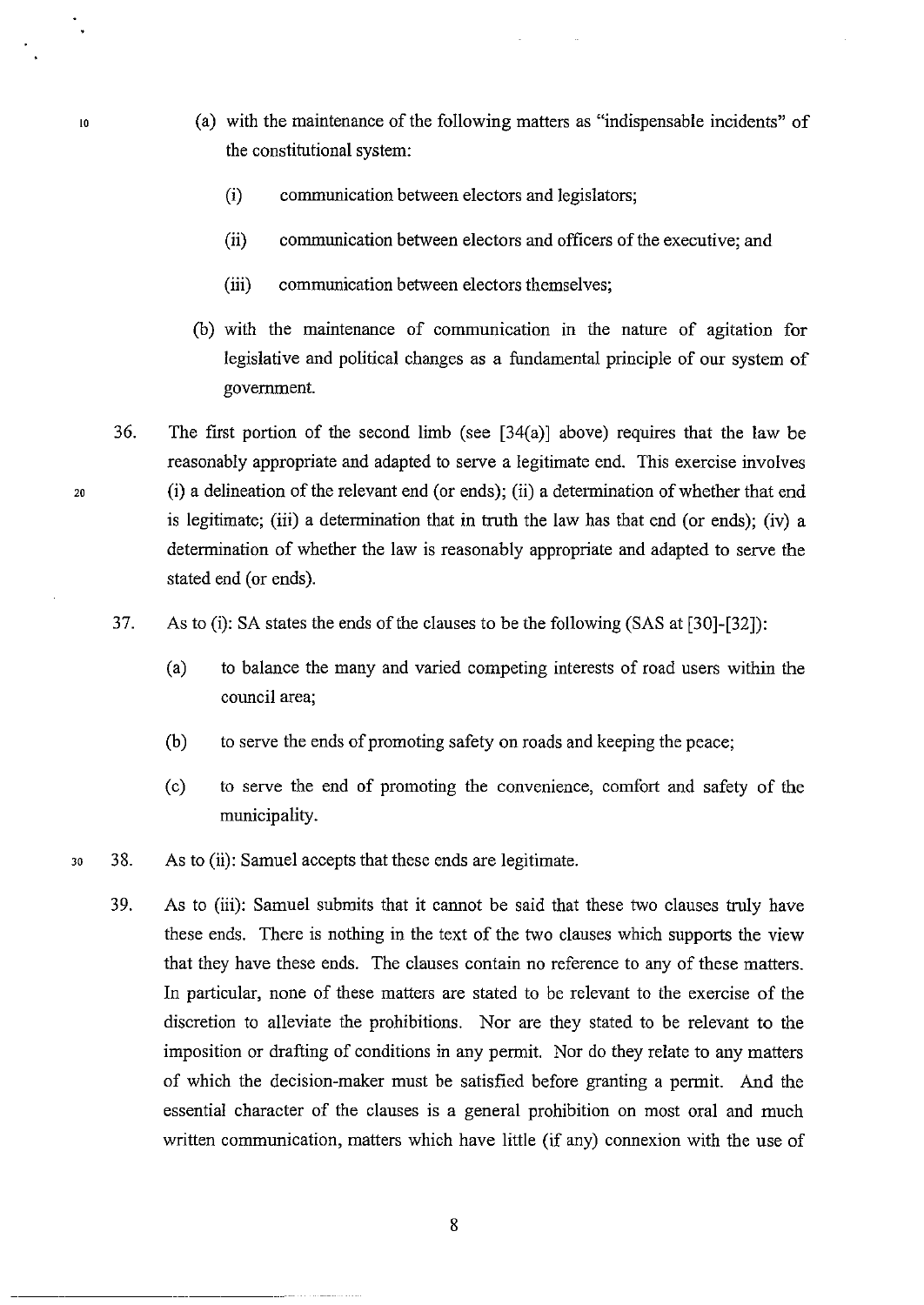10 roads, road safety, keeping the peace etc. The most that could be said is that it is possible that the decision-maker with the discretion to alleviate the bans might have regard to these matters in exercising the discretion. But that does not mean that the two clauses have these ends.

- 40. As to (iv): Samuel submits that the clauses are not reasonably appropriate and adapted to serve the three stated ends for the following reasons:
	- (i) a ban on most forms of oral and written communication in public areas is not a reasonable mode of achieving ends related to road use, road safety, keeping the peace etc;
- (ii) there are many ways of achieving these ends that are less draconian and 20 extreme;
	- (iii) communication of the kinds proscribed has little to do with road use, road safety etc;
	- (iv) for reasons noted above, any judicial review of the prohibitions will be difficult;
	- (v) to criminalise many forms of everyday communication is not reasonable or proportionate;
	- (vi) the prohibitions are an unnecessarily severe restriction on the activities of everyday life;
	- (vii) the prohibitions are an unreasonable prior restraint not only on political speech but on freedom of speech generally, and freedom of religious expression and freedom of assembly;
	- (viii) the effect of the prohibition is grossly to curtail civil liberties and democratic rights in the seat of South Australian government;
	- $(ix)$  in particular, the prohibitions gravely curtail freedom of expression on political and public affairs in the areas of Adelaide where this freedom is most important, being the areas in which many (perhaps most) forms of communication between electors and legislators, electors and officers of the executive and between electors would be expected to occur;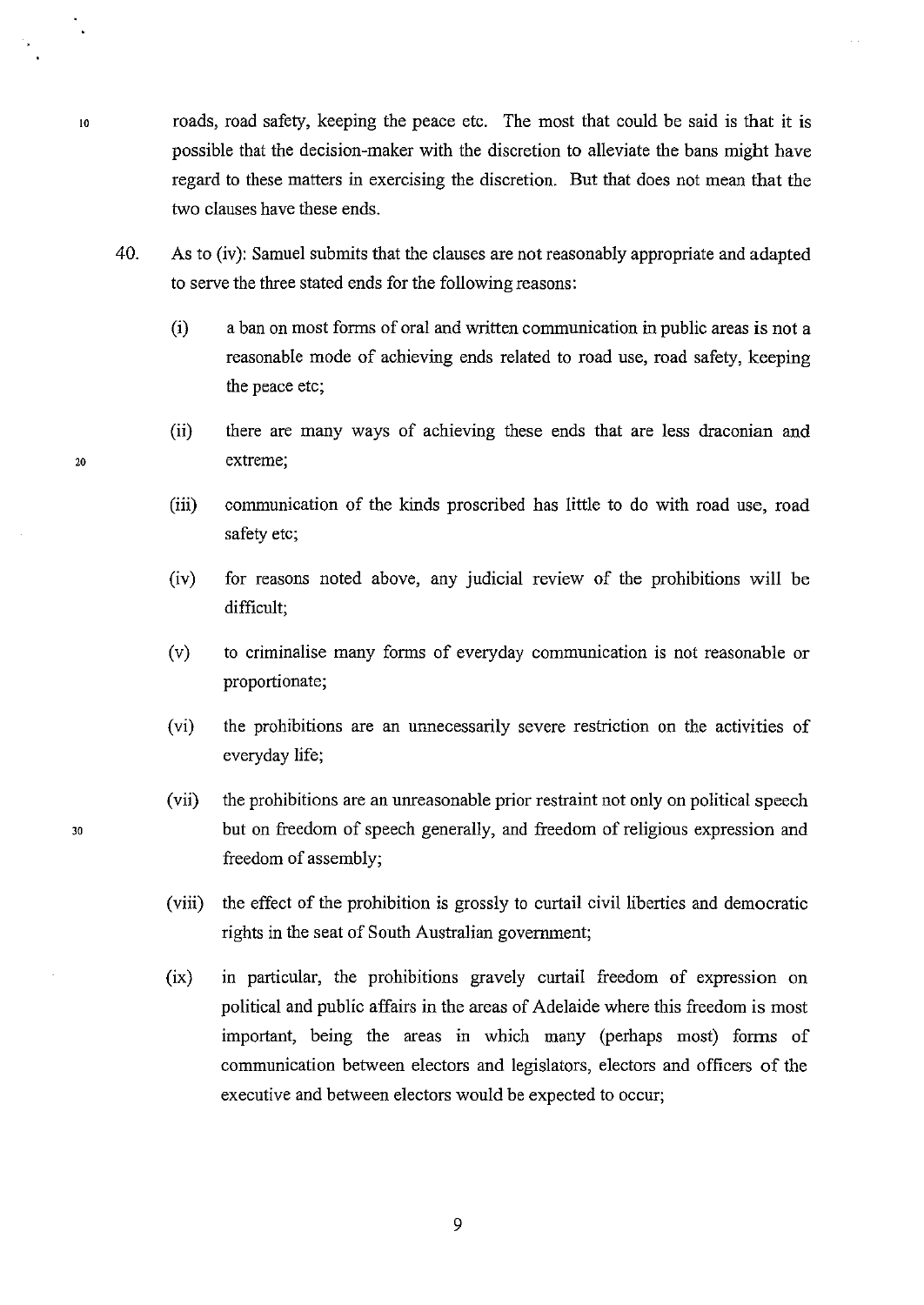- 10 (x) the prohibitions also operate in areas where much communication in the nature of agitation for legislative and political changes would be expected to occur;
	- (xi) the prohibitions would deter many citizens from political discussion and debate and from participating in this aspect of public affairs;
	- (xii) the vagueness and uncertainty of the scope of the prohibitions has an inevitable chilling effect on most forms of communication in most public areas;
	- (xiii) the prohibitions gravely curtail political discussion (within the ambit of the implied freedom) and deal with many matters lying at the core of the freedom;
- (xiv) other councils have been able effectively to regulate road safety etc without 20 resorting to the creation of criminal offences of these kinds;
	- (xv) the prohibitions are capable of being used to bring about selective persecution (and prosecution) of particular individuals for conducting normal everyday activity, in the manner of a totalitarian regime;
	- (xvi) spontaneous and immediate debate and communication on matters of political and public concern in public areas is almost eliminated pending a time consuming application for a licence;
	- (xvii) no real attempt has been made to ensure that the prohibitions are limited to any particular time, manner or place;
	- 41. SA asserts that the by-law is reasonably appropriate and adapted because the "broad discretion" to grant or withhold permission "must be exercised in a manner that does not abridge the implied freedom": SAS at [36]. *Wotton* is cited as authority for this argument. And it is further suggested (SAS [37]) that where "an applicant sought permission to speak on political matters at short notice such a request should, where practicable, be accommodated if necessary to enable the applicant to communicate on a matter of topical concern". On these arguments, the Council could presumably ban all communication (or all political discussion) provided a permit system was administered in accordance with the requirements of the implied freedom.
		- 42. Samuel respectfully submits that this argument is unpersuasive and is not supported by *Wotton.* The primary difficulty is that the reasoning in *Wotton* (see [31)-[33]) is predicated upon a "reasoned decision" which is fully "judicially examinable under the

30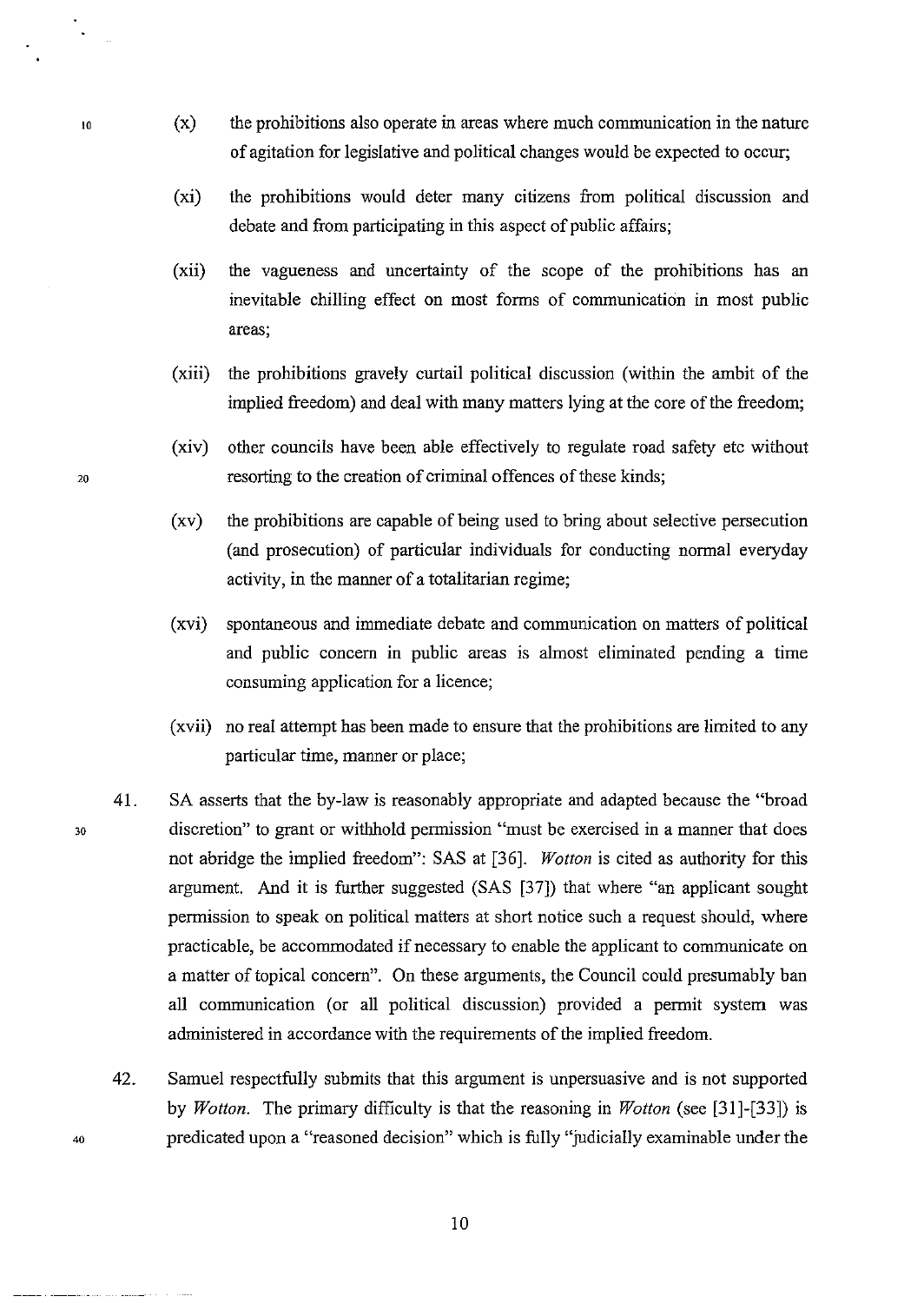- *Judicial Review Act"* 1991 (Qld). And in *Wotton* the relevant statutory provision used the words "reasonably considers necessary" which is "akin to the phrase 'reasonably appropriate and adapted' for the second *Lange* question": *Wotton* at [32]. However, under these two clauses no reasons would be given for a refusal of a licence or imposition of conditions. And, for reasons set out at [32] above, there are grave difficulties in obtaining effective judicial review of the refusal of a permit or the imposition of unsatisfactory conditions. Moreover, the statements of principle in *Wotton* must be understood in the context of the particular circumstances of that case. And those principles include both portions of the second limb of the *Lange* test.
	- 43. There are substantial differences between *Wotton* and the present case. *Wotton*  concerned a parole condition imposed on one parolee, who had been convicted of rioting on Palm Island in the company of 300 persons, and who was subject to a condition that he "not attend public meetings on Palm Island without the prior approval of the corrective services officer". The by-law in the present case prevents *all* persons in most public areas of Adelaide from engaging in most forms of oral communication and much written communication. And there are major differences between *Wotton* and the present case in relation to the nature and extent of the judicial review available.
	- 44. So far as the second portion of the second limb is concerned (see [34]-[35] above), this reformulation (or clarification of the *Lange* formulation) in *Wotton* breaks a little new ground. It focuses on (a) "compatibility" between the law and the indispensable nature of three specified forms of political communication, and (b) the compatibility of the law with a "postulate", namely, agitation for legislative and political changes.
	- 45. This reformulation focuses particularly on core components of the implied freedom, the impact which the impugned law has on those components and the extent to which those components are affected by that law. The greater the impact on these key components, the more likely it is that the law will be adjudged "incompatible".
	- 46. The impact of the two clauses on some core components of the implied freedom has been discussed in general above. More particularly, the two clauses have an obvious and substantial impact on public communication between electors and legislators, electors and officers of the executive, between electors and on agitation for legislative and political change. Unless a permit is granted to a person, that person is at risk of a criminal conviction if he or she engages in such communications in a public area in central Adelaide. This strikes at the very heart of the implied freedom. And the only

20

lO

30

----~--- ---------··

40

 $\sim 10$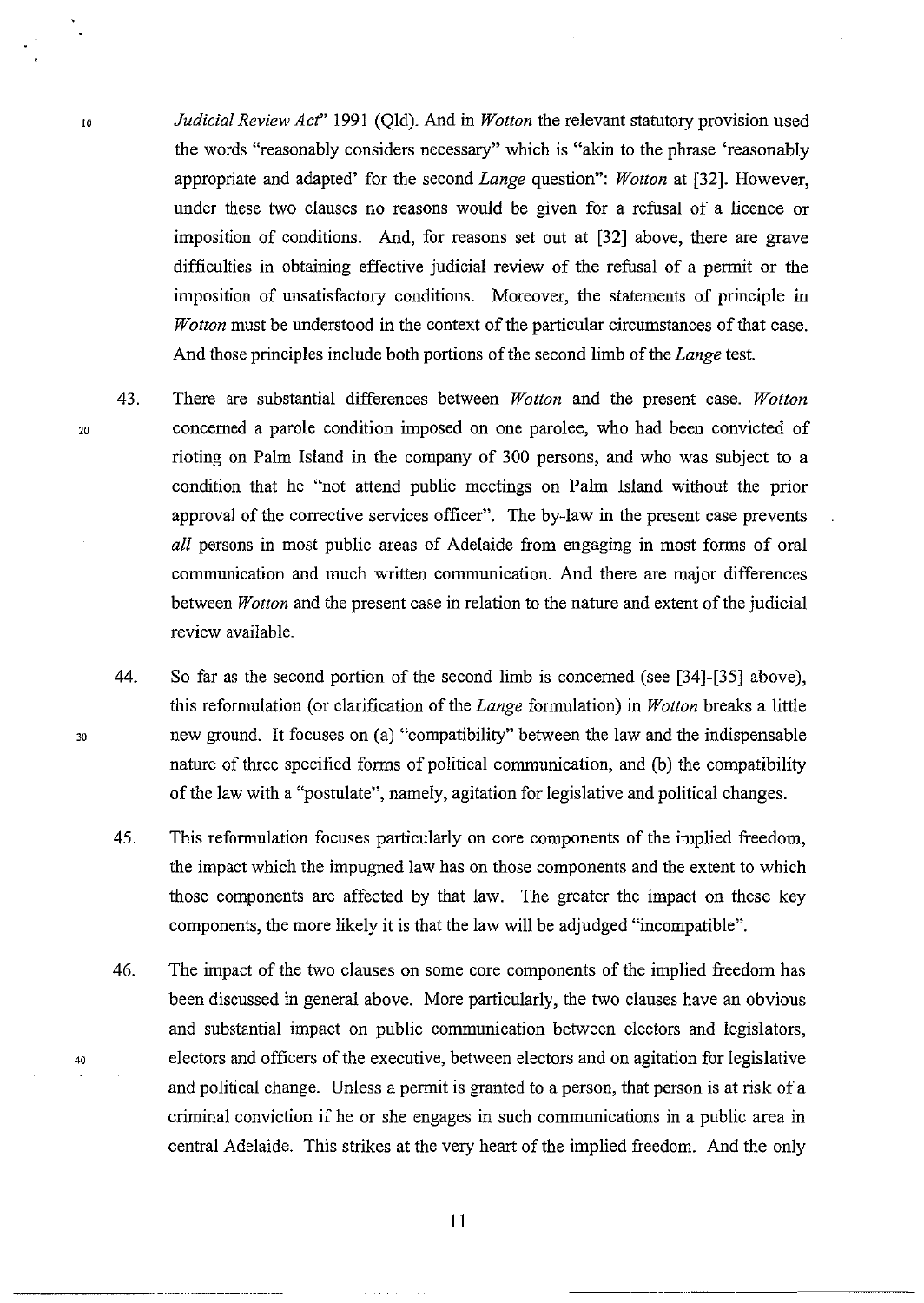- way that these core components can be engaged in by any individual is if that person successfully navigates an administrative process based on wide discretions (and subject to such conditions as the Council deems fit). And (for reasons noted above) any judicial review of that process is fraught with difficulty, expense, delay, inconvenience, legal issues and uncertainty of outcome.
	- 47. For these reasons, the two clauses are not "compatible" with the "indispensable incidents" of political communication and the axiomatic nature of communication by way of agitation for legislative and political change. If the two clauses were laws of the Parliament of S.A. they would be invalid. However, because they are delegated legislation, the consequence is that the enabling provision (i.e. para (XVI)) either (i) should be read down so as not to permit the enactment of the two clauses, or (ii) is invalid. Either way, the two clauses are invalid.

### **Part VII: Third respondent's argument on notice of contention**

48. Samuel raises the following arguments by way of notice of contention.

### **(i) Good government and convenience power: s.667(1)9(XVI)**

49. Section 667(1) of the 1934 Act is set out at pages 6-8 of the annexure to SAS. The subsection contains well over 20 specified powers for making by-laws which conclude with a heading "Miscellaneous" and a paragraph (XVI) as follows:

> "Generally for the good rule and government of the area, and for the convenience, comfort and safety of its inhabitants."

- 30 50. The SAFC held the two clauses *intra vires* only because they were within paragraph  $(XVI)$ : see [22] and [48]-[98]. It is notable that this paragraph was not included in the list of powers under which the two clauses were purportedly made: SAFC case book at p.14.
	- 51. The key portion in the reasoning of the SAFC seems to be the following passage at [98]:

"The specific powers committed to local government by statute provide an important indication of the role and responsibilities of local government, but the convenience power is not limited to matters which are strictly analogous to the subject matters of the specific powers. The convenience powers [sic] extends to regulating conduct which, having regard to the considerations I have mentioned, is properly a matter of municipal concern and which, if left uncontrolled, will materially interfere with the comfort, convenience and safety of the city's inhabitants."

20

40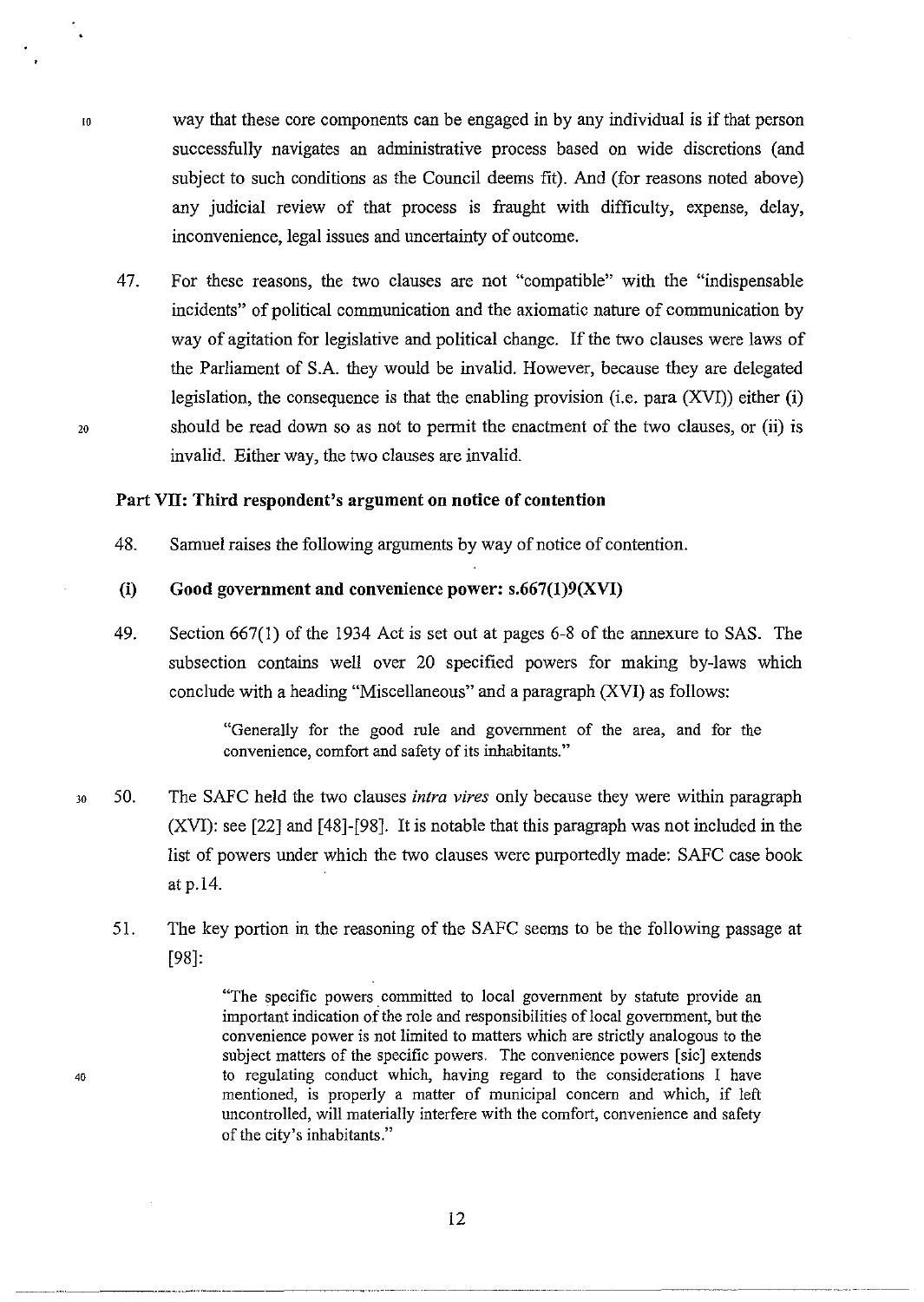*Seeligson v* City *of Melbourne* [1932] VLR 444 by saying that the convenience power before him "does not extend the scope of any of the specific powers beyond the limits laid down by the Legislature".

57. The reasoning of the SAFC, particularly at [98], sits uncomfortably with the reasoning in *Lynch* and *Leslie.* The statutory context in the present case involves a convenience power "preceded by a power to make by-laws for [over 20] separate and distinct purposes" *(Leslie* at p.226). Moreover, the limitations in the many specific powers dealing with the use of roads have been effectively overridden by the purported use of the convenience power.

58. For example,  $s.667(1)3(XX)$ -(XLI) of the 1934 Act (set out in SAS annexure at pp.6-8) contain a number of specific powers (each subject to limitations) for the regulation and licensing of various uses of vehicles on roads. And  $s.667(1)7(II)$  deals with animals on roads and in public places. Section 668 of the 1934 Act provides that "[t]he *Local Government Act 1999* applies to and in relation to by-laws made under this Act as if they were by-laws made under that Act". And s.239 of the 1999 Act deals directly with by-laws that can be made "about use of roads" (heading to section). Section 239(1) provides as follows:

(1) A council may make by-laws about the use of roads for-

- (a) moveable signs; or
- (b) the broadcasting of announcements or advertisements; or
- (c) public exhibitions or displays; or
- (d) soliciting for religious or charitable purposes; or
- (e) motor vehicle maintenance or repair; or
- (f) the movement of animals; or
- (g) any other use in relation to which the making of by-laws is authorised by regulation.
- 59. It is submitted that in this statutory context para (XVI) cannot be read as a broad power of fulsome generality. In particular, it is submitted that:
	- (i) there is no statement in the relevant legislation that the specific powers are to be construed "without limiting the generality of its powers" (compare *Lynch* at p.364);

20

10

30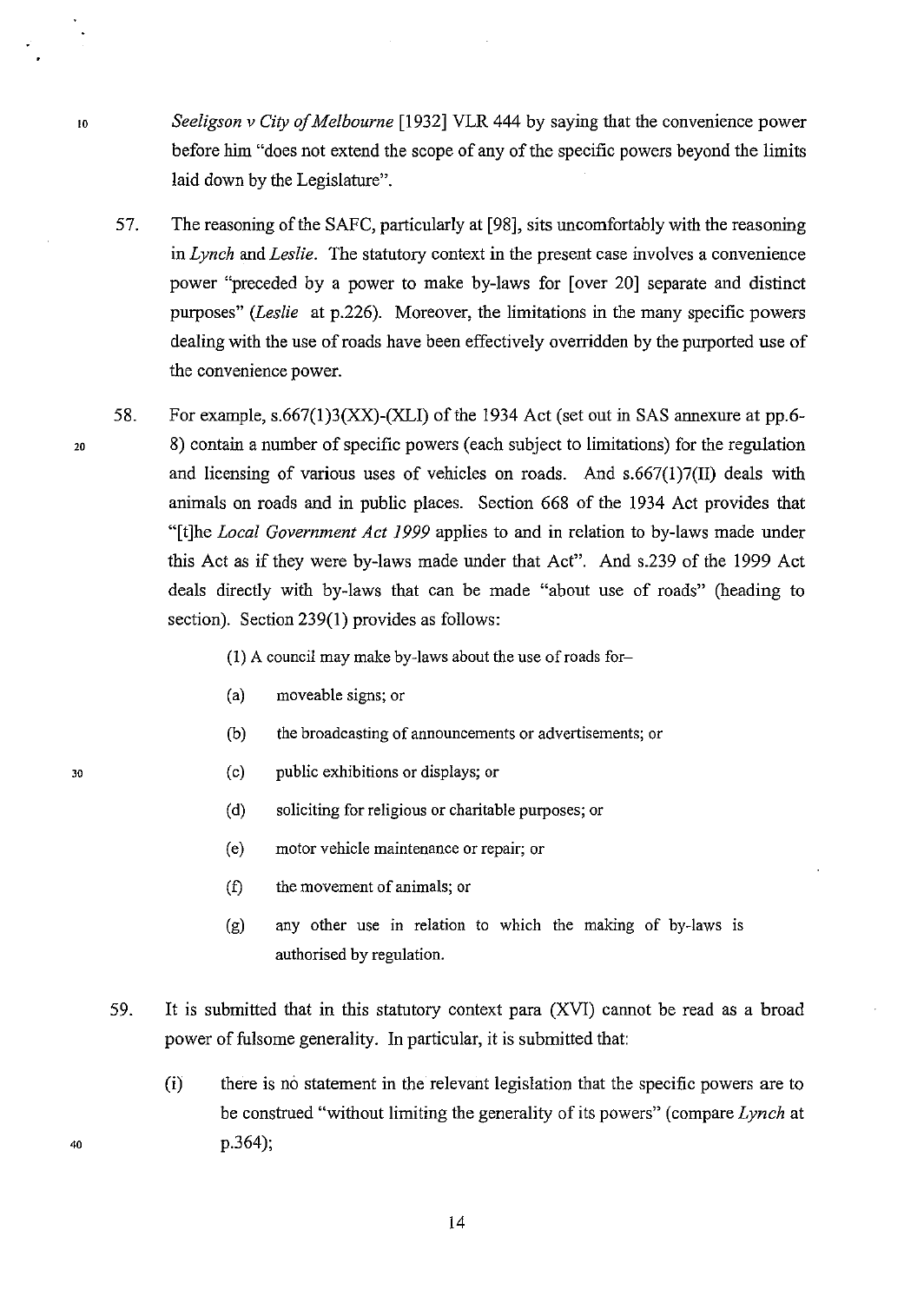- 10 (ii) para (XVI) is not the only power to make by-laws;
	- (iii) para (XVI) is preceded by powers to make by-laws for over twenty other separate and distinct purposes;
	- (iv) all or most of those other purposes are concerned with the good rule and convenience of the municipality ( cf *Lynch* at 364 quoting *Leslie* at 226);
	- (v) many of those other purposes relate to the regulation of the use of roads;
	- (vi) the powers to make by-laws in s.667 all have specific integers and limitations many of which would be rendered nugatory if para (XVI) was read as a very broad power in relation to road use;
- (vii) s.239(1) of the 1999 Act is a recent animadversion by the legislature to the 20 topic of"by-laws about use of roads" and it is highly specific in relation to the uses which may be regulated and includes specific powers in relation to the "broadcasting of announcements" and "soliciting for religious or charitable purposes";
	- (viii) the limitations in s.239(1) of the 1999 Act would be rendered otiose if para (XVI) was read as a very broad power in relation to road use.
	- 60. It is notable that in *Foley v Padley* (1984) 154 CLR 349 (a case involving a similar by-law) Mr J.J. Doyle QC formally conceded that para (XVI) "could not by itself support" the by-law in that case given the reasoning of this Court in *Lynch:* see p.373 of the report.
- 30 61. Finally, at SAFC [98] the convenience power is said to permit *"regulating* conduct which ... is properly a matter of municipal concern". A power to "regulate" cannot be used to prohibit conduct absolutely subject to a discretionary power to create an exemption from the prohibition. Nor can the communications proscribed fairly be said to be "matters of municipal concern".
	- 62. (See also the discussion of *Shanahan v Scott* (1957) 96 CLR 245, at 250 by Gummow J in *Dover Fisheries* (1993) 43 FCR 565 (at 577-578) at [66] below.)

### **(ii) Convenience power: proportionality and unreasonableness**

63. The primary judge held that the convenience power would not permit the enactment of these two clauses and therefore did not need to consider the issue of proportionality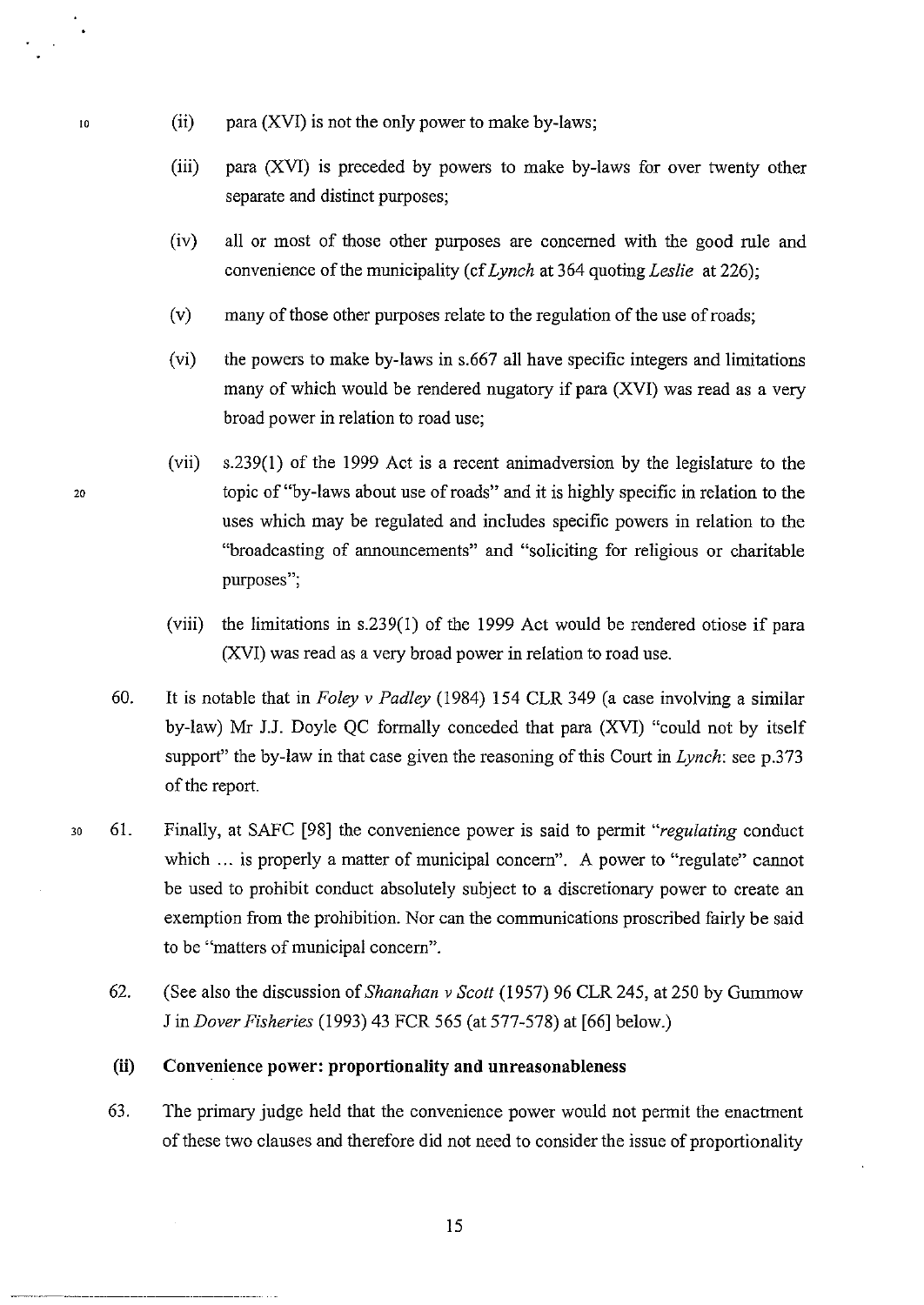in relation to the convenience power. The Full Court held that the two clauses were a reasonable and proportionate exercise of the convenience power: see [22] and [108]- [129], especially [124]-[129]. Samuel respectfully submits that in so holding the SAFC erred.

64. A convenient (and pithy) summary of the relevant principles dealing with proportionality and unreasonableness in the context of delegated legislation is to be found in the judgment of Hely J in *One.Tel Ltd v Australian Communications Authority* (2000) 176 ALR 529 at [29]-[35] (which was embraced on the *One.Tel*  appeal by Hill J (110 FCR 125 at [72]) and by Griffiths J in *Harbour Radio Pty Ltd v ACMA* [2012) FCA 614 at [116]):

> "It is common ground that the ambit of regulation-making power is subject to two limiting principles. The first is that the power must not be exercised in a manner which is arbitrary, capricious or unreasonable. The second is that the power must not be exercised in a manner which is disproportionate to the attainment of the objects for which it is conferred.

> "Unreasonableness" (and the concepts of arbitrariness or capriciousness which are included therein) in this context, means that "the regulation is so oppressive and capricious that no reasonable mind can justify it":  $Qui v$ *Minister for Immigration* & *Multicultural Affairs* (1994) 55 FCR 439 at 446. It needs to be borne in mind that the fundamental issue is one of power, not expediency: *Williams v Melbourne Corporation* (1993) 49 CLR 142 at 149- 150. In *Minister for Primary Industries* & *Energy v Austral Fisheries Pty Ltd* (1993) 40 FCR 381, Lockhart J emphasised at 384 that it is only in "an extreme case" that delegated legislation would be declared invalid on this ground.

> As to the second principle, if the regulation-making power is purposive, the substantive operation of delegated legislation must be capable of being reasonably considered to be appropriate and adapted to achieve the purpose prescribed by the legislation pursuant to which the regulation is made. This requires that there is a reasonable proportionality between the object or purpose and the means adopted to achieve or procure it: *Minister of State for Resources v Dover Fisheries Pty Ltd* (1993) 43 FCR 565 at 584.

> If the subject matter of the statutory power cannot be described as purposive, then the question is whether there is a real and substantial connection between the delegated legislation and the subject matter of the grant of power. It is not sufficient that there be merely some connection between the delegated legislation and the subject matter of the regulation-making power. The connection must be so direct and substantive that the regulation is seen really to satisfy one of the descriptions by reference to which the regulationmaking power is conferred: *Dover Fisheries* at 584-585.

> Where no reasonable mind could justify the delegated legislation by reference to the purposes of the power, or the subject matter of the power, the conclusion is that there is no real connection between the delegated legislation and the power: *Dover Fisheries* (supra) 584-585, in which case there is invalidity. In *Williams v Melbourne Corporation* (supra) at 155, Dixon J put the matter in this way:

20

10

30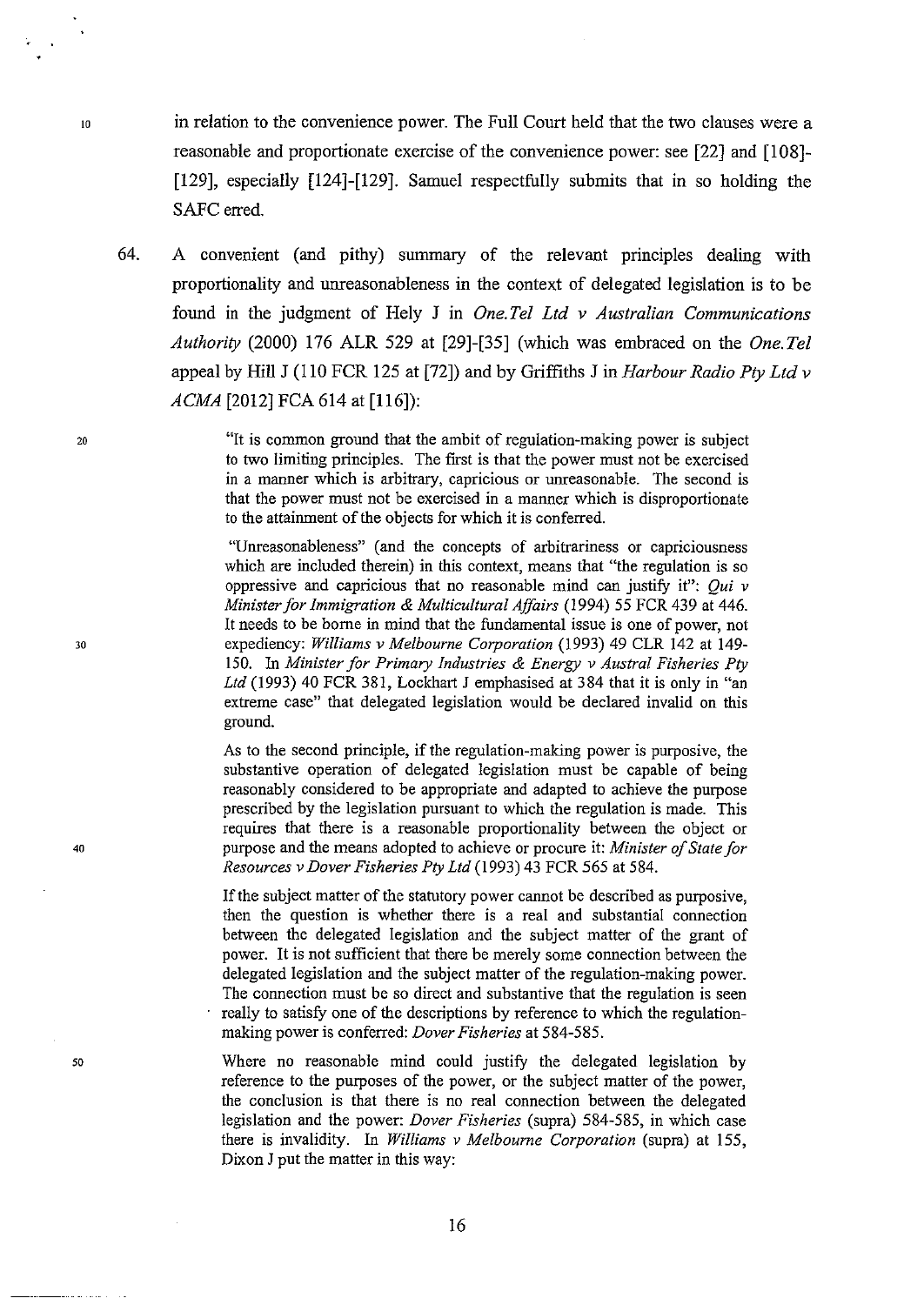To determine whether a by-law is an exercise of a power, it is not always enough to ascertain the subject matter of the power and consider whether the by-law appears on its face to relate to that subject. The true nature and purpose of the power must be determined, and it must often be necessary to examine the operation of the by-law in the local circumstances to which it is intended to apply. Notwithstanding that *ex facie* there seemed a sufficient connection between the subject of the power and that of the by-law, the true character of the by-law may then appear to be such that it could not reasonably have been adopted as a means of attaining the ends of the power. In such a case the by-law will be invalid, not because it is inexpedient or misguided, but because it is not a real exercise of the power.

In *South Australia v Tanner* (I988-1989) 166 CLR 161 the majority said of the reasonable proportionality test of validity that: "it is not enough that the Court itself thinks the regulation inexpedient or misguided. It must be so lacking in reasonable proportionality as not to be a real exercise of the power" (at 168). In *Tanner's* case, Brennan J dissented in the result, but not in principle. At 179 his Honour said:

> Moreover, it must be steadily borne in mind that the fulfilling of the statutory object is a limitation on the power to make the regulation. A regulation which is so widely drawn as needlessly to embrace a field of operation which is quite unconnected with the statutory object cannot reasonably be adopted in exercise of a power so limited.

The fundamental question is whether the delegated legislation is within the scope of what the Parliament intended when enacting the statute which empowers the subordinate authority to make certain laws: *Dover Fisheries*  (supra) at 577."

65. In *South Australia v Tanner* (1989) 166 CLR 161 Wilson, Dawson, Toohey and Gaudron JJ referred to two tests (at page 165) which they held to be the same: first, "whether the regulation is capable of being considered to be reasonably proportionate to the pursuit of the enabling purpose"; secondly, "whether the regulation goes beyond any restraint which could be reasonably adopted for the prescribed purpose".

66. In *Minister for Resources v Dover Fisheries* (1993) 43 FCR 565 Gurnmow J referred to the joint judgment in *Shanahan v Scott* (1957) 96 CLR 245, at 250 and held (at 577-578) that *Shanahan* established the following:

> "A power [in an enabling] Act does not authorise the making of regulations which vary or depart from the positive provisions of the Act, or which go outside the field of operation which the Act marks out; such a power does not support attempts to widen the purposes of the Act, to add new and different means of carrying them into effect, or to depart from or vary the plan which the legislature has adopted to obtain its ends. These are indicia which assist in deciding the general question of whether the regulations in question are a reasonable means of attaining the ends of the legislative delegation of power."

30

10

 $20$ 

40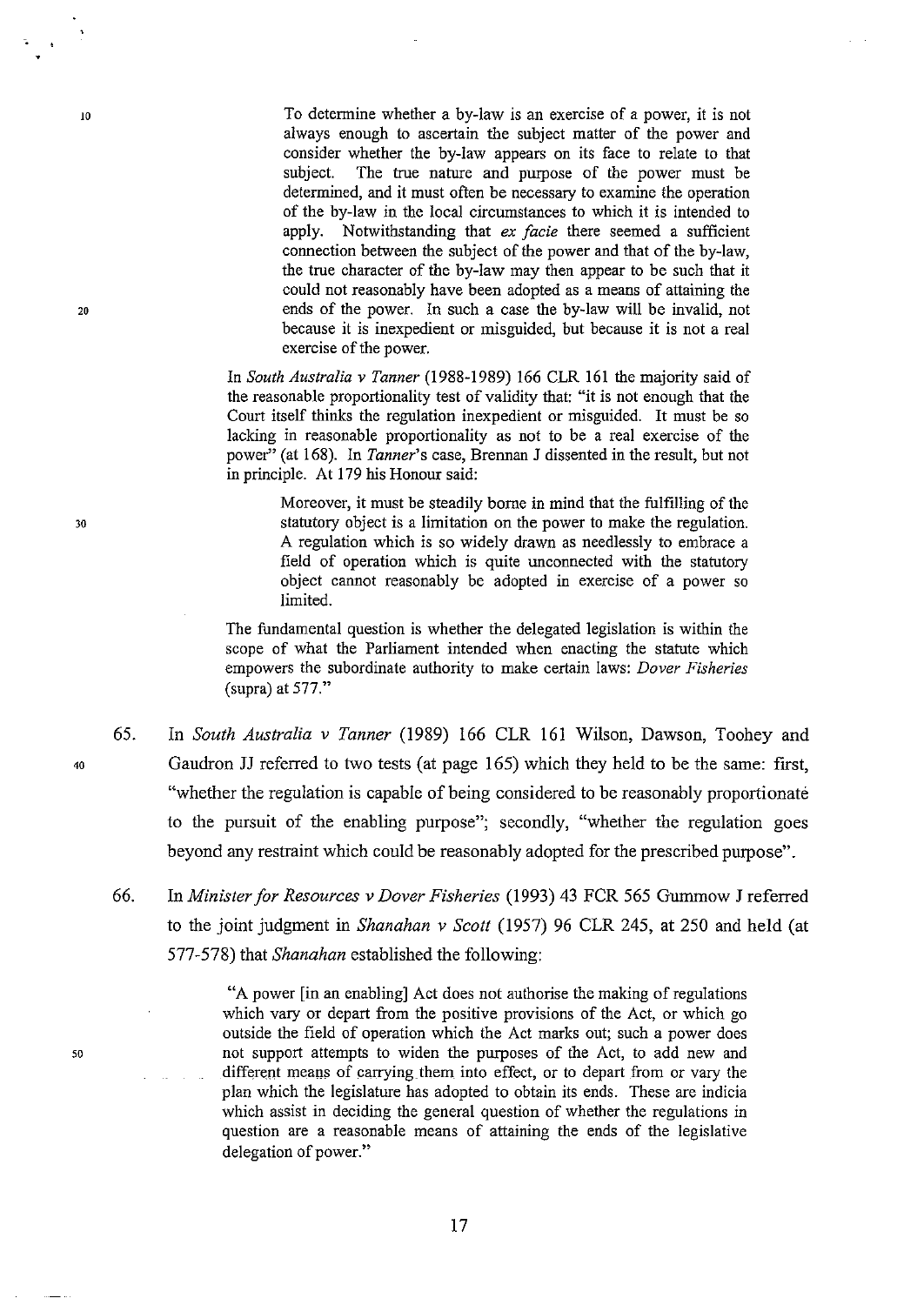- 10 20 67. In *Evans v NSW* (2008) 168 FCR 576 the Full Federal Court (French, Branson and Stone JJ), in the context of an assessment of the proportionality of delegated legislation, referred to *Davis v The Commonwealth* (1988) 166 CLR 79, at 100 and 116 and held (at [78]) that the judgments in *Davis* "support the general proposition that freedom of expression in Australia is a powerful consideration favouring restraint in the construction of broad statutory power when the terms in which that power is conferred so allow". Their Honours added at [79] that "another important freedom generally accepted in Australian society is freedom of religious belief and expression". Similarly, at [110] Kourakis J (in discussing proportionality) referred to *Nationwide News Pty Ltd v Wills* (1992) 177 CLR 1 at 34 where Mason CJ stated (also in the context of "an issue of proportionality") that "the Court must take account of and scrutinise with great anxiety the adverse impact, if any, of the impugned law on such a fundamental freedom as freedom of expression, particularly when that impact impairs freedom of expression in relation to public affairs and freedom to criticise public institutions".
	- 68. As noted at [51] above, the SAFC held at [98] that the convenience power not only covered "matters which are strictly analogous to the subject matters of ... the specific powers" but extended to "regulating conduct which ... is properly a matter of municipal concern and which, if left uncontrolled, will materially interfere with the comfort, convenience and safety of the city's inhabitants".
- 30 69. An initial difficulty with the two clauses is that they are a "new and different means of carrying ... into effect" the purposes of the enabling Act: *Dover Fisheries* at 577-578. The clauses also "depart from or vary the plan which the legislature has adopted to obtain its ends": *ibid.* See the discussion at [53]- [61] above.
	- 70. Moreover, the clauses are gravely "oppressive" in barring in most public areas the distribution of virtually all written matter, a large portion of normal speech and many of the "ordinary incidents of human intercourse" *(Foley v Padley* at 372 per Brennan J).
	- 71. In addition, the "true character" of the clauses *(Williams v Melbourne Corporation* at 155 per Dixon J) is that they are fundamentally directed at banning most forms of communication in most public places. They are not a real exercise of the enabling power at all and could not reasonably have been adopted as a means of attaining the ends of the power. That an exercise of the discretion to alleviate the ban *may* bring the ban into conformity with the purposes of the enabling Act is of little avail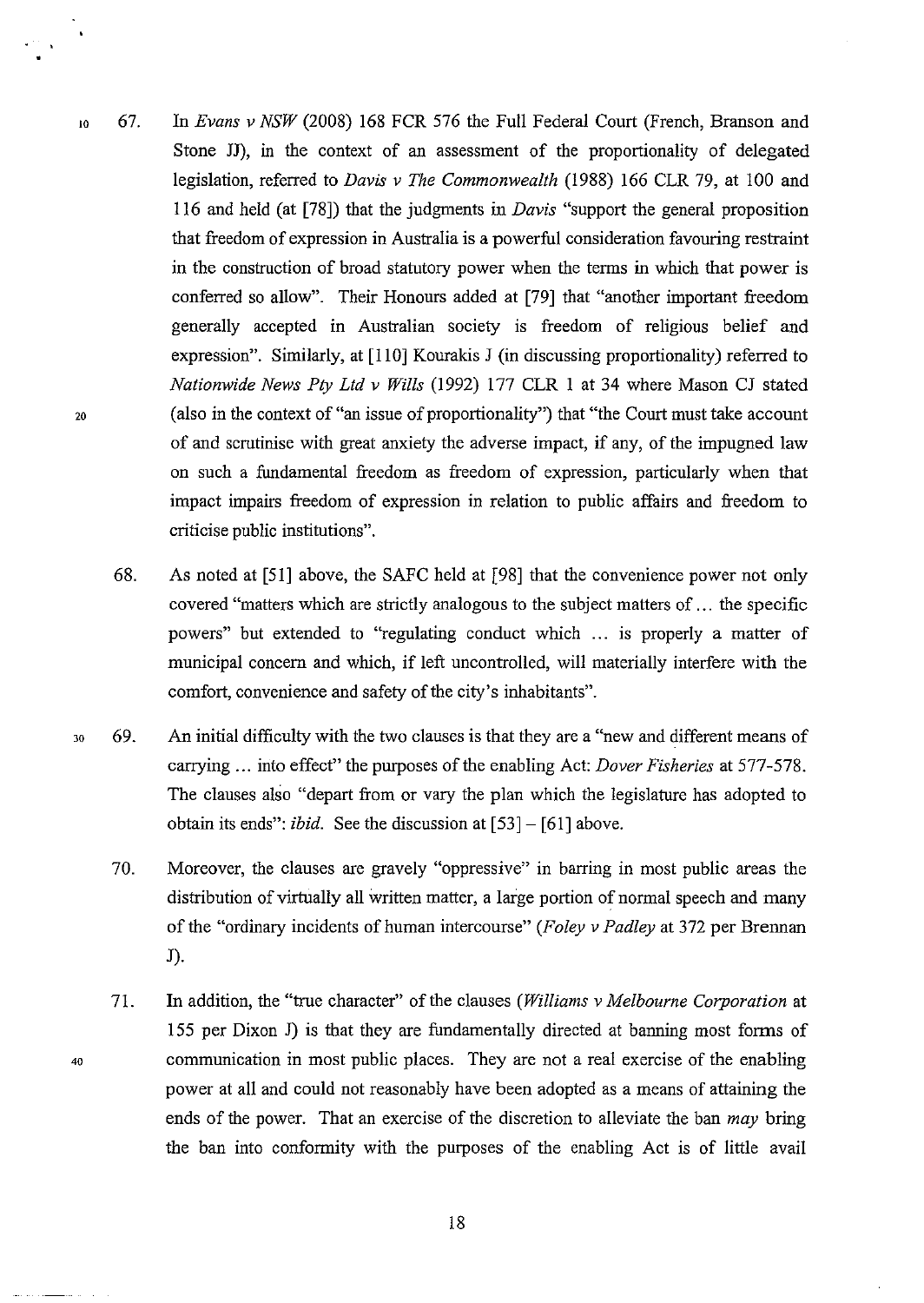particularly when the "reservation of a power to give permission for an activity that is prohibited by by-law does not validate the by-law if that activity is not amenable to prohibition": *Foley* at p.371.

- 72. Further, as Brennan J noted in *South Australia v Tanner* at 179, a by-law "which is so widely drawn as needlessly to embrace a field of operation which is quite unconnected with the statutory object cannot reasonably be adopted". Here the field of operation of the clauses embraces a large portion of everyday oral and written communication and much ordinary intercourse. This field lies well outside the objects of the enabling Act. In the words of Fullagar J, the "by-law enacts a prohibition which extends to acts and things which cannot reasonably be regarded as the concern of a corporation charged with the management of' the good rule and government of the area, and the convenience, comfort and safety of the local inhabitants: *Clements v Bull* (1953) 88 CLR 572, at 581.
- 73. Further still, the clauses have a substantial and unnecessarily adverse impact on freedom of expression (both generally and in relation to public and governmental affairs). They also impinge substantially on freedom of religious expression and freedom of public assembly. Unless (and until) a permit is sought and obtained, all of these freedoms are substantially compromised. This is a powerful reason why a proportional exercise of the power to enact the clauses would not extend to by-laws of the present kind: see the authorities discussed at [67] above.
- 30 74. Finally, to paraphrase Kourakis J (at [115] referring to various cases), if there is any advancement of the statutory purpose, it is a marginal advancement, and yet the clauses constitute a substantial burden on these various freedoms subject only to the large (and time consuming) practical burden of seeking a permit (and perhaps seeking judicial review of any refusal). And alternative clauses prohibiting particular forms of offensive, unsafe or undesirable conduct (with or without restrictions on time, manner and place) could easily be drafted. SA does not suggest that there is any precedent for by-laws of this kind or that councils throughout Australia have not been able to devise alternative (and more specific) means of regulation. Nor was there any material before the primary judge establishing that it is beyond the capacity of an able 40 draftsman to devise such alternative by-laws.
	- 75. In this context, Samuel also refers the Court to the matters discussed above in relation to the second limb of *Lange.*

20

10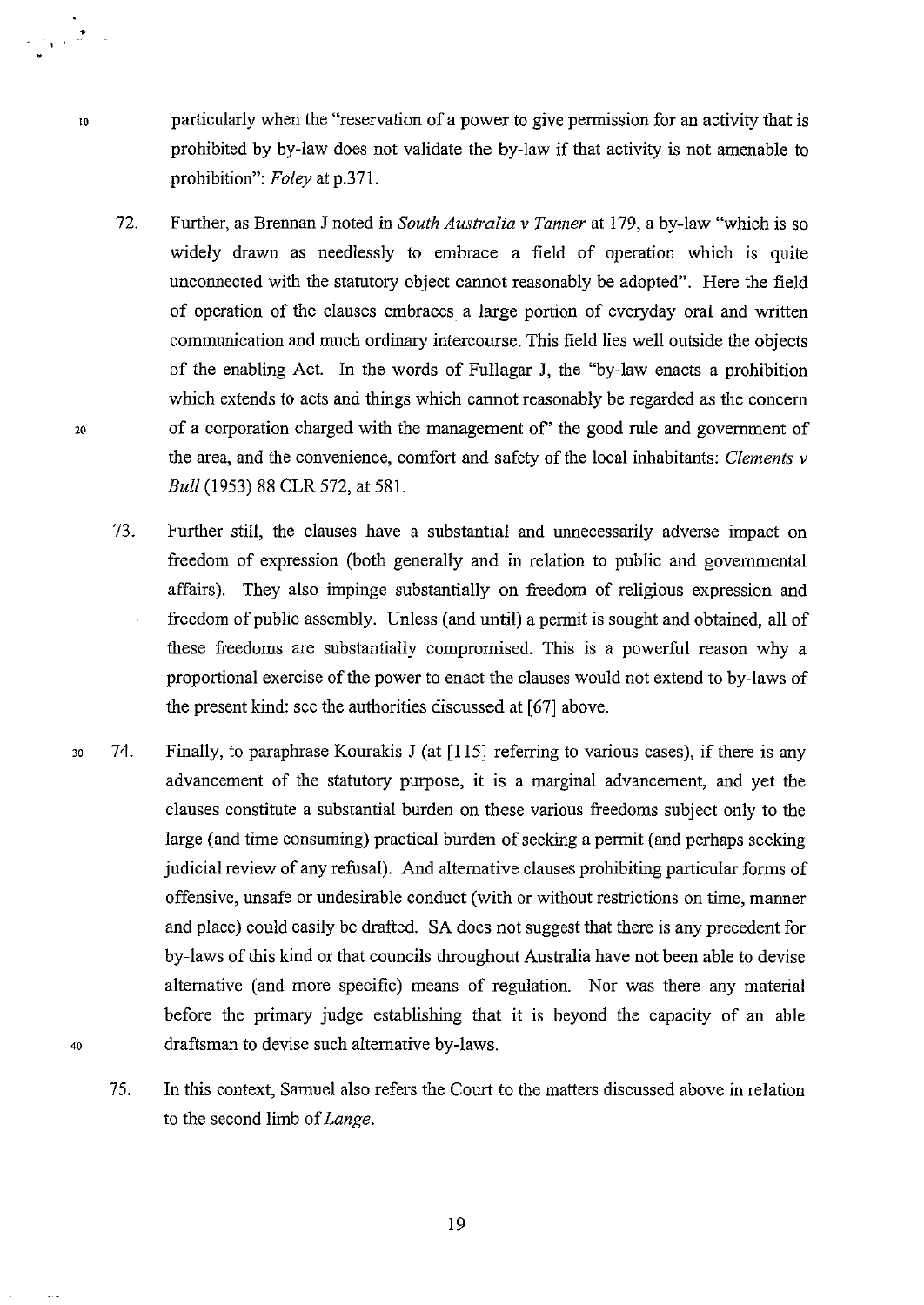10 76. It is therefore submitted that the SAFC erred in holding that the two clauses were a reasonable and proportional exercise of the power in para (XVI).

### **(iii) Section 248(l)(d) and** (e) **of the 1999 Act**

- 77. For similar reasons, it is submitted<sup>1</sup> that the clauses are also contrary to s. 248(1)(d) and s. 248(1 )(e) of the 1999 Act.
- 78. Section 248(1)(d) provides that "[a] by-law made by council must not... unreasonably interfere with rights established by law". And s.  $248(1)(e)$  provides that "[a] by-law made by council must not... unreasonably make rights dependent upon administrative and not judicial decisions".
- 79. Stretton DCJ touches upon these provisions briefly at [39]-[40] but does not address the issue of whether the two clauses infringe either provision. The Full Court does not consider them.

*M* 

G. O'L. Reynolds<br>Counsel for the Third Respondent Tel: (02) 9232 5016 Fax: (02) 9233 3902 Email: guyreynolds@sixthfloor.com.au

Dated: 29 June 2012

20

G. R. Rubagoktí

Counsel for the Third Respondent Tel: (02) 9235 4008 Fax: (02) 9235 2342 Email: rubagotti@selbornechambers.com.au

<sup>1</sup> Counsel for Samuel apologise for the abbreviated treatment of these two points which are not in the notice of contention and which were identified only just prior to the time for the filing of these submissions.